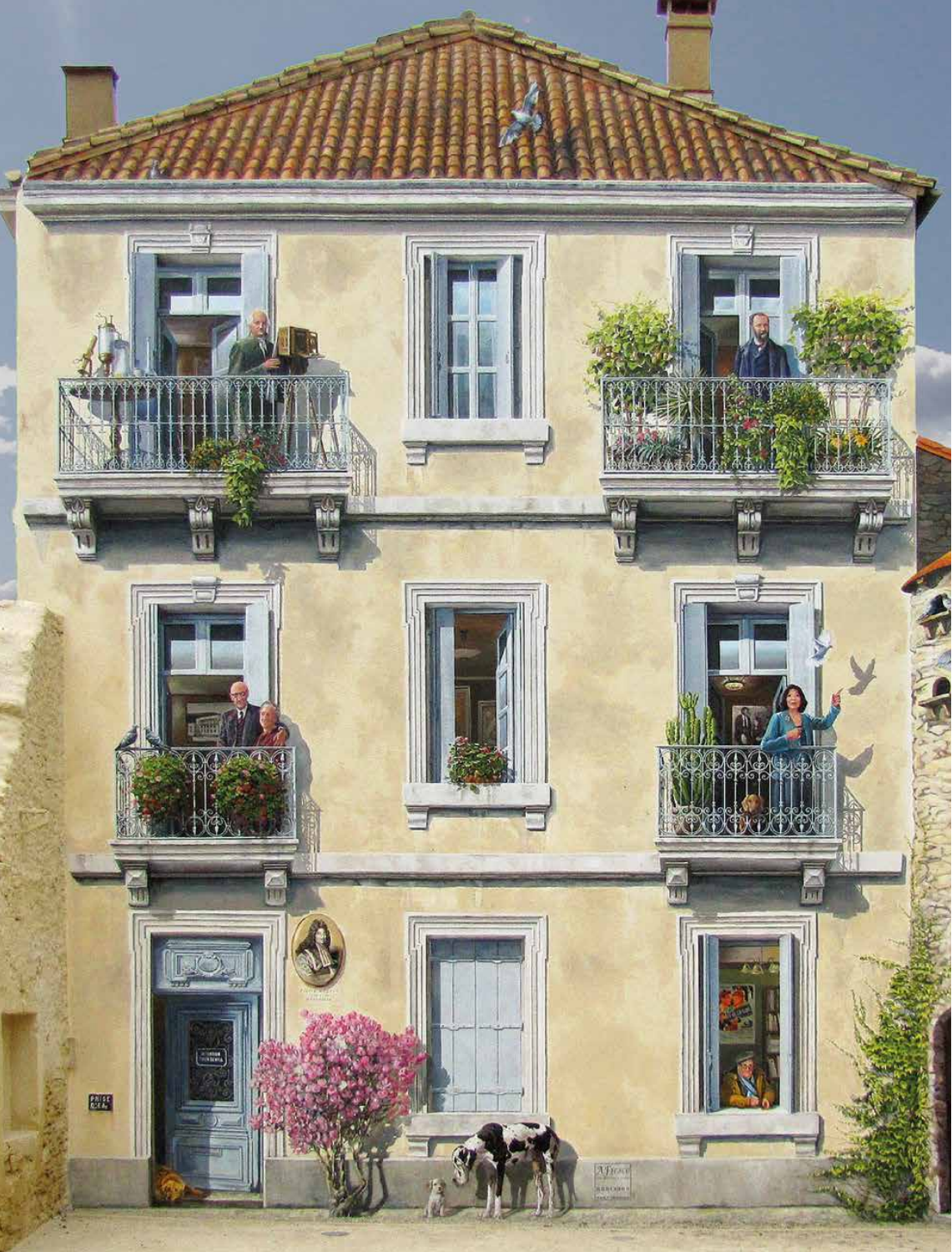# **Who runs WPP**

# Board of Directors

# Non-executive chairman

## Roberto Quarta

Chairman of the Nomination and Governance Committee Member of the Compensation Committee

# Executive Directors

# Sir Martin Sorrell

Chief executive

# Paul Richardson

Finance director Chairman of the Sustainability Committee

# Non-executive directors

Jacques Aigrain Chairman of the Audit Committee Member of the Compensation Committee

Charlene Begley Member of the Audit Committee and Nomination and Governance Committee

# Tarek Farahat

Member of the Audit Committee Sir John Hood

Chairman of the Compensation Committee

# Ruigang Li

Member of the Nomination and Governance Committee

Daniela Riccardi

Member of the Nomination and Governance Committee

# Nicole Seligman

Senior independent director

# Hugo Shong

Member of the Nomination and Governance Committee Timothy Shriver

Member of the Compensation Committee

# Sally Susman

Member of the Nomination and Governance Committee

## Sol Trujillo

Member of the Audit Committee

# Members of the Advisory Board

Jeremy Bullmore

John Jackson

Bud Morten

John Quelch

Richard Rivers

Cuneyd Zapsu

# Company Secretary

# Marie Capes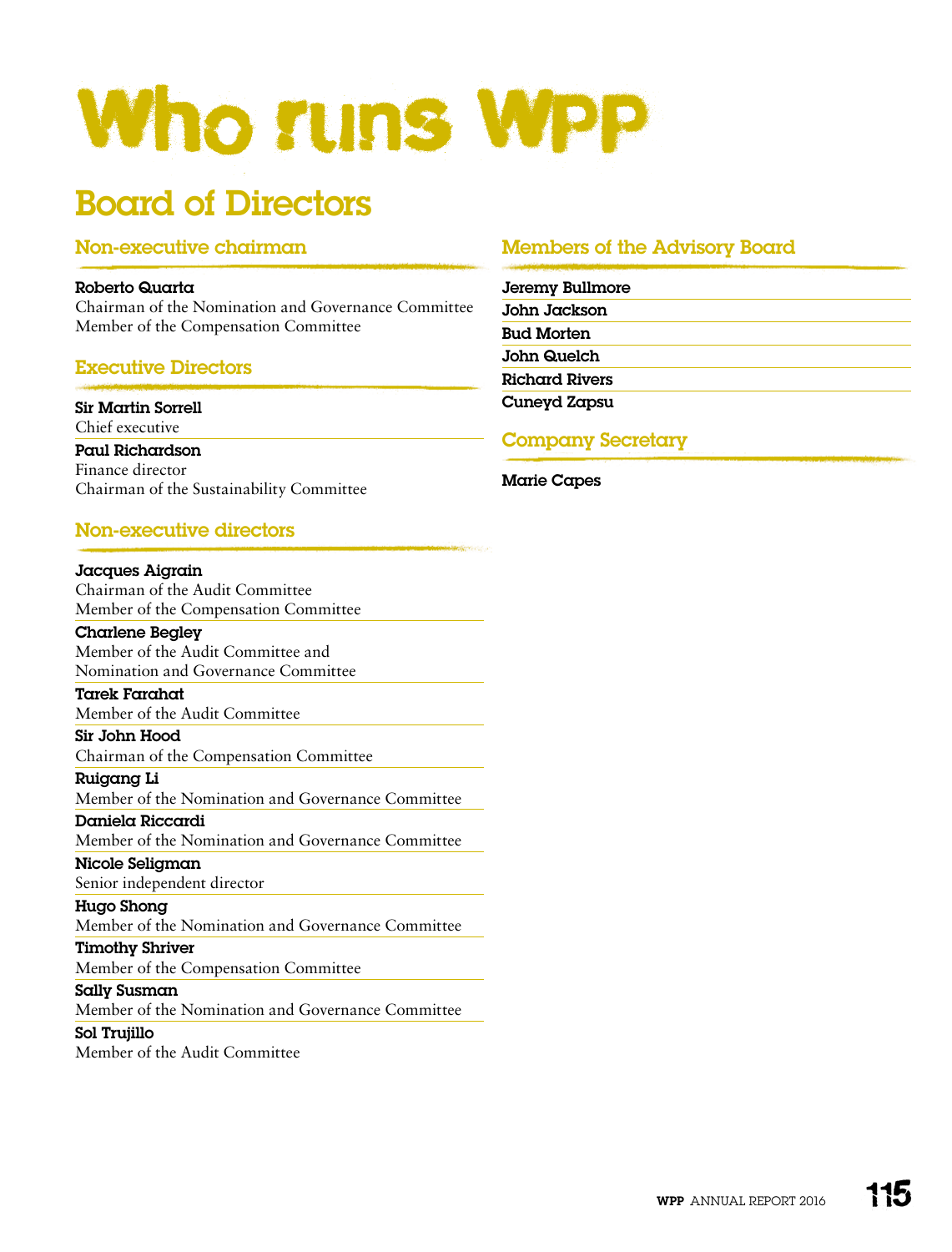# Board of Directors

# Roberto Quarta Non-executive chairman Age 67

Roberto Quarta was appointed as a director with effect from 1 January 2015 and became chairman of WPP in June 2015. He is Chairman of Smith & Nephew plc, a FTSE 100 listed global medical devices company and Partner of Clayton, Dubilier & Rice and Chairman of Clayton, Dubilier & Rice Europe, a private equity firm. Previously, he was Chief Executive and then Chairman of BBA Group plc, Chairman of Rexel SA and IMI plc and a Non-Executive Director at BAE Systems plc, Equant NV, Foster Wheeler AG and PowerGen plc.

## Sir Martin Sorrell Chief executive Age 72

Sir Martin Sorrell joined WPP in 1986 as a director, becoming Group chief executive in the same year. He was a non-executive director of Arconic Inc. until 10 March 2017 and Delta Topco until 31 January 2017.

[sirmartinsorrell@wpp.com](mailto:sirmartinsorrell%40wpp.com?subject=)

### Paul Richardson Finance director Age 59

Paul Richardson became Group finance director of WPP in 1996 after four years with the Company as director of treasury. He is responsible for the Group's worldwide functions in finance, information technology, procurement, property, treasury, taxation, internal audit and sustainability. He is a chartered accountant and fellow of the Association of Corporate Treasurers.

[paul.richardson@wpp.com](mailto:paul.richardson%40wpp.com?subject=)

### Jacques Aigrain Non-executive director Age 62

Jacques Aigrain was appointed a director of WPP on 13 May 2013. He is currently a Senior Advisor at Warburg Pincus LLP. He was on the Executive Committee of Swiss Re AG from 2001 to 2009 including CEO from 2006, and prior to that, he spent 20 years with JPMorgan Chase in New York, London and Paris. In addition, he is a nonexecutive director of London Stock Exchange Group Plc and a Supervisory Board Member of LyondellBassell NV and Swiss International Airlines AG. He was Chairman of LCH Clearnet Group Ltd from 2010 to March 2015, and also was a Director of the Qatar Financial Center Authorities until March 2015 and Supervisory Board Member of Lufthansa AG until April 2015. He is a dual French and Swiss citizen. He holds a PhD in Economics from Sorbonne University, and a MA degree in Economics from Paris Dauphine University.

### Charlene Begley Non-executive director Age 50

Charlene T Begley was appointed a director of WPP on 1 December 2013. Most recently, Ms Begley served as a Senior Vice President of General Electric Company and the Chief Executive Officer and President of GE Home & Business Solutions at General Electric Company. In this role, she had responsibility for \$9 billion of revenue with the GE Appliances, Lighting and Intelligent Platforms businesses, as well as served as the company's Chief Information Officer and led the Sourcing Council and Corporate Leadership Staff. As CIO, she managed a budget of \$3.7 billion and led 10,000 IT professionals with a strong focus on business process excellence, simplification, collaboration and security and compliance. Over her career at GE, she served as President and Chief Executive Officer of GE Enterprise Solutions, GE Plastics, and GE Transportation. In addition, she led GE's Corporate Audit Staff and served as the Chief Financial Officer for GE Transportation and GE Plastics Europe and India. Ms Begley currently serves as a non-executive director and member of the Audit Committee of NASDAQ OMX and non-executive director and member of the Audit and Nominating Committees of Red Hat. Ms Begley was a director of Morpho Detection, Inc. and GE Fanuc JV. She was recognized as a Young Global leader on the World Economic Forum and *Fortune*'s "Most Powerful Women in Business". Ms Begley graduated Magna Cum Laude from the University of Vermont in 1988 with a BS Degree in Business Administration.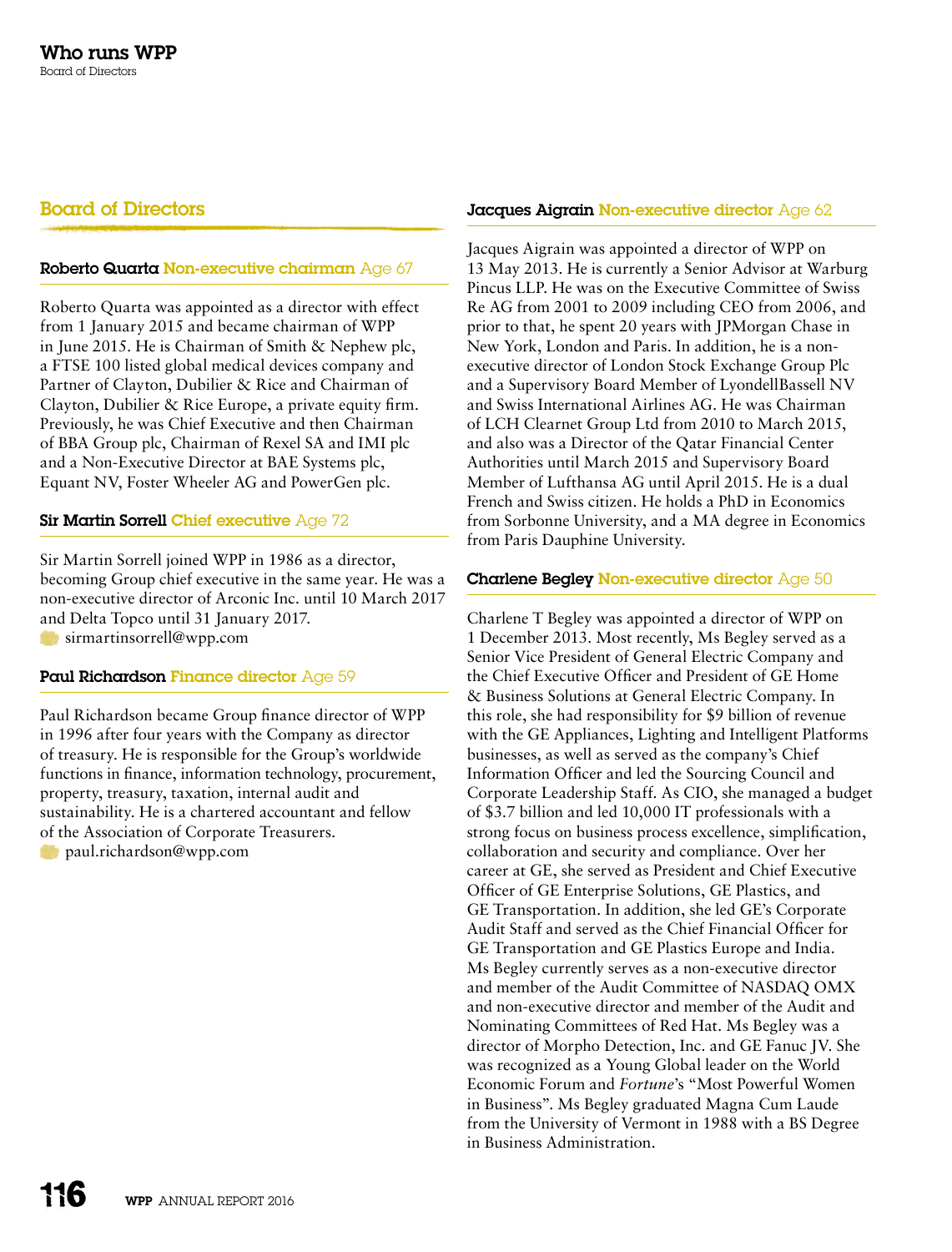### Tarek Farahat Non-executive director Age 52

Tarek Farahat was appointed a director with effect from 11 October 2016. He is JBS' Global President for Marketing and Innovation and a member of the Board of Directors. JBS is the largest protein production company in the world by sales. He initially joined JBS S.A. in 2013 as an independent non-executive director before taking on his current executive role in 2015. Mr Farahat serves on the Board of Alpargatas S.A. Prior to JBS S.A., Mr Farahat spent 26 years at Procter & Gamble, in a range of marketing and general executive management roles, working across Europe, the Middle East, Africa and Latin America, including the General Management/Vice President roles of the Latin America region from 2001. As the head of Procter & Gamble operations in Brazil (2006 – 2012) he led the company to a period of accelerated growth as well as successfully integrating the Gillette business. In 2012, he was elected by the board of directors of Procter & Gamble as President for Procter & Gamble Latin America and was also appointed to Procter & Gamble's Global Leadership Council. Mr Farahat has a BA Business degree from the American University in Cairo and a degree in Finance from Cairo University. He is a joint Egyptian and Brazilian citizen.

### Sir John Hood Non-executive director Age 65

Sir John Hood was appointed a director on 1 January 2014. An international education and business leader, he was formerly Vice-Chancellor of the University of Oxford and of the University of Auckland. In his native New Zealand, he served as Chairman of Tonkin & Taylor Ltd and as non-executive director of Fonterra Co-operative Group, ASB Bank Ltd, and other companies. Sir John currently serves as President & CEO of the Robertson Foundation, and as Chairman of Study Group Limited and BMT Group. He also serves as Chair of the Rhodes Trust. Sir John also serves on the board of Aurora Energy Research. Sir John earned his PhD in Civil Engineering from the University of Auckland and then won a Rhodes Scholarship to Oxford, where he was awarded an MPhil in Management Studies. Sir John has been appointed a Knight Companion to the New Zealand Order of Merit.

### Ruigang Li Non-executive director Age 47

Ruigang Li was appointed a director of WPP on 12 October 2010. He is the Founding Chairman of CMC Capital Partners and CMC Holdings (CMC), China's most prestigious platforms for media and entertainment investment and operation with an extensive coverage across the entire spectrum of traditional and internet space. Ruigang Li has led CMC to create a number of champions and emerging leaders in key sub-sectors including television, film, animation, sports, music, location-based entertainment, financial media, financial and media data services, advertising, e-commerce, ticketing, mobile video social network, game and education. Ruigang Li was the Chairman and President of SMG (Shanghai Media Group) for more than 10 years and successfully transformed SMG from a Shanghaibased provincial broadcaster into China's leading media conglomerate with the most diversified business scope.

### Daniela Riccardi Non-executive director Age 57

Daniela Riccardi was appointed a director on 12 September 2013. A prominent FMCG, retail-and-fashion products executive, she is Chief Executive Officer of Baccarat, the international luxury goods company, and was Chief Executive Officer of Diesel Group, the innovative fashion business. She was an executive at Procter & Gamble for 25 years, including service as President of Procter & Gamble Greater China, with 7,000 employees, and Vice President-General Manager for Eastern Europe & Russia. Ms Riccardi also sits on the Board of Kering and on the Board of Comite Colbert. Ms Ricardi is a guest lecturer at Grenoble Ecole de Management in Paris. Ms Riccardi is a Magna Cum Laude graduate in Political Science and International Studies at Sapienza University of Rome and completed a Fellowship in Marketing at Yale University.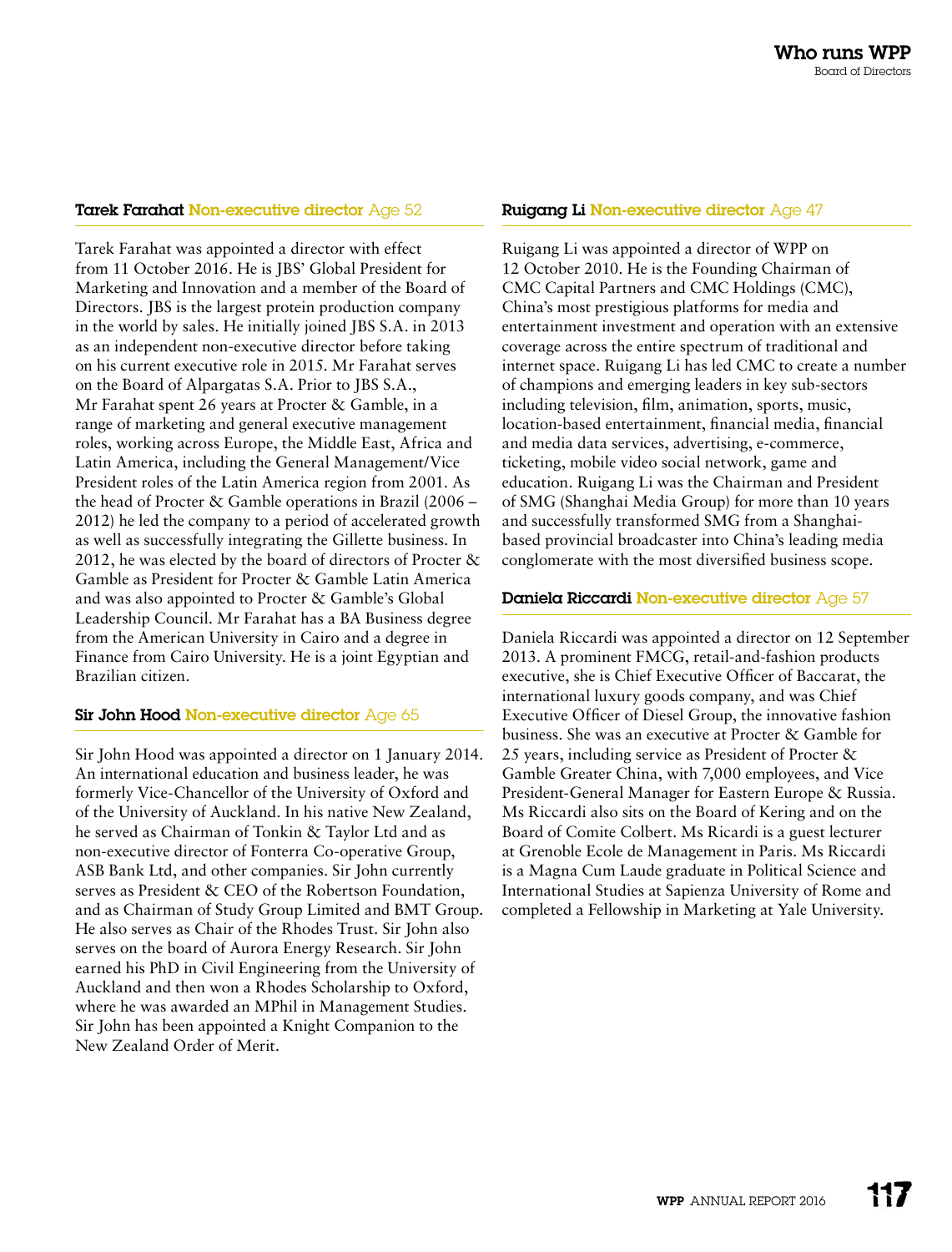### Nicole Seligman Non-executive director Age 60

Nicole Seligman was appointed a director on 1 January 2014. Most recently, Ms Seligman served as President of Sony Entertainment, Inc. and Sony Corporation of America and Sony Group Senior Legal Counsel. Until 2014, she was Executive Vice President and General Counsel of Sony Corporation. Previously, as a partner in the Washington law firm of Williams & Connolly, she counselled a wide range of clients, including major media companies, on complex litigation and commercial matters. She was a law clerk for US Supreme Court Justice Thurgood Marshall and was associate editorial page editor for the *Asian Wall Street Journal*. Ms Seligman serves on the Board of Viacom Inc. She was a Magna Cum Laude graduate of both Harvard College and Harvard Law School.

# Hugo Shong Non-executive director Age 61

Hugo Shong was appointed a director on 13 May 2013. He is the Global Chairman of IDG Capital and president of IDG Asia/China. He joined IDG in 1991 as an associate to IDG's founder and chairman, Patrick J. McGovern, for Asian business development after working for three years as a reporter and editor at *Electronic Business* and *Electronic Business Asia* magazine, where he launched over 40 magazines and newspapers in Asian countries, such as *PC World Vietnam*, the Chinese editions of *NetworkWorld*, *Electronic Products*, *Cosmopolitan*, *Harper's Bazaar*, *National Geographic*, *FHM* and *Men's Health*. In 1993, he helped IDG to set up China's first technology venture fund, IDG Capital, which now has \$5 billion under management and an investment portfolio including Baidu, Tencent (QQ), Sohu, Ctrip, Soufun and Xiaomi. In January 2017, IDG Capital led the acquisition of IDG Ventures, the investment business under IDG. He currently serves on the board of Mei Ah Entertainment Group, an entertainment company with interests in television, film and theatre listed on the Hong Kong Stock Exchange. Hugo has been a member of the board of trustees of Boston University since 2005. After completing his undergraduate studies at Hunan University, he attended the Chinese Academy of Social Sciences and earned a Master of Science from Boston University in 1987. He conducted graduate studies at the Fletcher School of Law and Diplomacy and has also completed the Advanced Management Program at Harvard Business School.

### Timothy P. Shriver Non-executive director Age 57

Tim Shriver was appointed a director of WPP on 8 August 2007. He is Chairman of Special Olympics and in that capacity, he happily serves together with over 5.34 million Special Olympics athletes in 170 countries, all working to promote health, education, and a more unified world through the joy of sports. Before joining Special Olympics in 1996, Mr Shriver was and remains a leading educator focusing on the social and emotional factors in learning. He co-founded and currently chairs the Collaborative for Academic, Social, and Emotional Learning (CASEL), the leading school reform organization in the field of social and emotional learning. He is a member of the Council on Foreign Relations. Mr Shriver earned his undergraduate degree from Yale University, a Master's degree from The Catholic University of America, and a Doctorate in Education from the University of Connecticut. He has produced four films, written for dozens of newspapers and magazines, founded an ice cream company, and been rewarded with degrees and honors which he didn't deserve but happily accepted on behalf of others.

# Sally Susman Non-executive director Age 55

Sally Susman was appointed a director on 13 May 2013. She is currently executive vice president, Corporate Affairs for Pfizer, the world's largest biopharmaceutical company. Sally also heads the firm's corporate responsibility group and plays a key role in shaping policy initiatives. Before joining Pfizer in 2007, she was EVP of Global Communications at Estée Lauder, where she directed global corporate affairs strategy and served as a member of the Executive Committee. She also held several senior corporate affairs posts at American Express, working in both London and the US. She started her career in government service focused on international trade issues and her positions included Deputy Assistant Secretary for Legislative and Intergovernmental Affairs in the US Department of Commerce. She serves on the board of the International Rescue Committee. Sally holds a BA in Government from Connecticut College in the US and has studied at the London School of Economics.